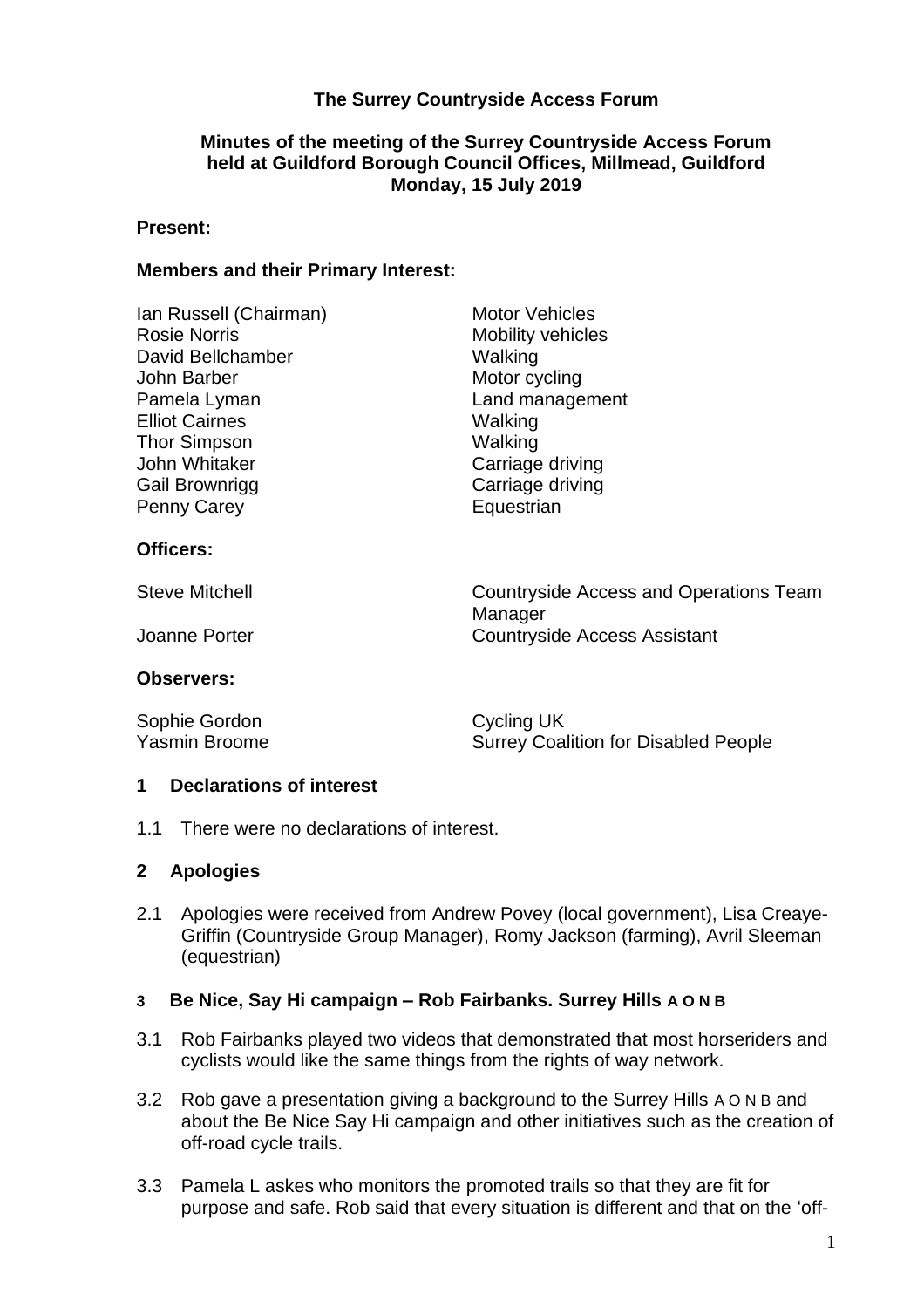piste' bike routes putting up signage and furniture to mitigate and warn about risk has worked.

- 3.4 Rod said that the 'off piste' promoted routes are graded according to the Forestry Commission standards.
- 3.5 Rob said the biggest problem is maintaining the route due to lack of resources.
- 3.6 Rob said that in the future they are working with landowners to control 'offpiste' mountain biking rather than promoting it
- 3.7 Gail B said that there is conflict between different users about the surfacing of routes as different users prefer different surfaces, including different types of cyclists such as family cyclists and mountain bikers.
- 3.8 The presentation said respect wildlife and other users. But users should have priority over wildlife.
- 3.9 Members would like to see more education of cyclists and also users with dogs.
- 3.10 Ian R asked members to get the Be Nice, Say Hi message out to other user groups.
- 3.11 John B said it seems a bit unfair that mountain bikers can go off rights of way, but if off road motor cyclists do it they can have their bikes crushed.
- 3.12 Sophie G said that bike shops should have a role in educating people who are not members of a group and may not be aware of issues.
- 3.13 Ian said that the Green Lanes Association (G L A S S) have a code of conduct. The problem is non-members that go out at night and drive illegally off road causing a lot of damage.
- 3.14 Yasmine B said that walking in the countryside would be a more pleasant experience if people were more aware of the other users and polite to each other.
- 3.15 Yasmine is also concerned that sometimes people aren't aware of who is allowed to use various rights of way – a Duke of Edinburgh group was directed down a byway which was completely inappropriate.
- 3.16 Gail suggested that S C A F could help D of E students with advice.
- 3.17 David said that there used to be Ramblers special trains that used to go to Surrey from London.
- 3.18 Rob said that the Surrey Hills A O N B are working with train and bus companies on promoting access to the Surrey Hills.
- 3.19 The status of e-bikes was queried.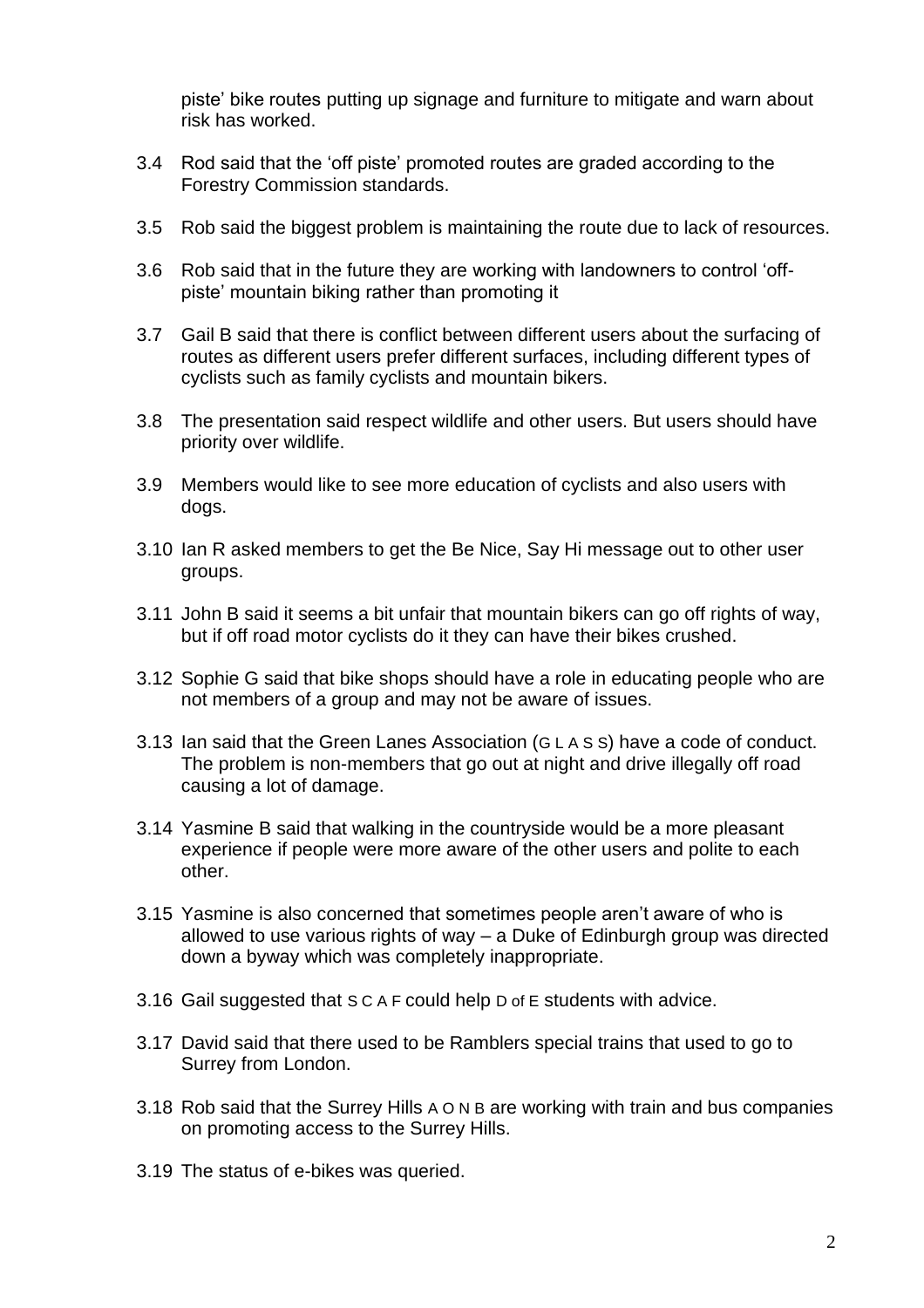- 3.20 Sophie said that e-bikes are legal to use where all normal bikes are allowed. E-bikes are limited to 15 mph, which is around the normal speed that a bike is ridden. The weight of the bike may have more of an impact on the speed it can go when going downhill rather than having an electric engine.
- 3.21 Some e-bikes have been modified and can go faster but they are not classified as a bike.
- 3.22 Pamela said that cyclists should be aware that they have a duty of care to themselves and other users.
- 3.23 Rob said that there is a cycling code of conduct on the Surrey Hills A O N B website.
- 3.24 Ian said that members need to think about how members can promote the duty of care to other users.
- 3.25 Elliott said that it goes beyond people who are a member of an organisation as the problems are often caused by people who aren't a member of an organisation and so won't be aware of the issues.
- 3.26 Rob said that the Summer Lightning trail on Leith Hill has signs at the head of the trail as well as waymarking signs and slowdown signs where the trails cross other rights of way. Thor thinks that the signs should be blunter and more direct.

**Action –** Joanne P to send around a copy of the presentation.

## **4 Surrey Police and Countryside Access Issues**

- 4.1 PC Hollie Iribar and PS Claire Sutherland introduced themselves to members.
- 4.2 Claire said that education of users should start with basics about who is allowed on a Footpath, Bridleway and BOAT. She thinks the A O N B should be more robust in its message as conflict is bad in lots of places between all types of users including users with dogs.
- 4.3 Claire said that in Waverley she deals with community issues and tries to sort out certain identified issues. In Cranleigh a big problem is the illegal use of Quad bikes such as along a private road and on bridleways.
- 4.4 She tries to get involved in preventative work such as saddle and bike marking.
- 4.5 Unfortunately the police don't have the resources to deal with issues such as illegal use of rights of way.
- 4.6 Claire said that the police have also been carrying out education at schools and they are just about to start a scheme where they go in to every school every term.
- 4.7 One of the subjects that they will talk to Year 11 students about is road user awareness which also involves the fire and ambulance service. Something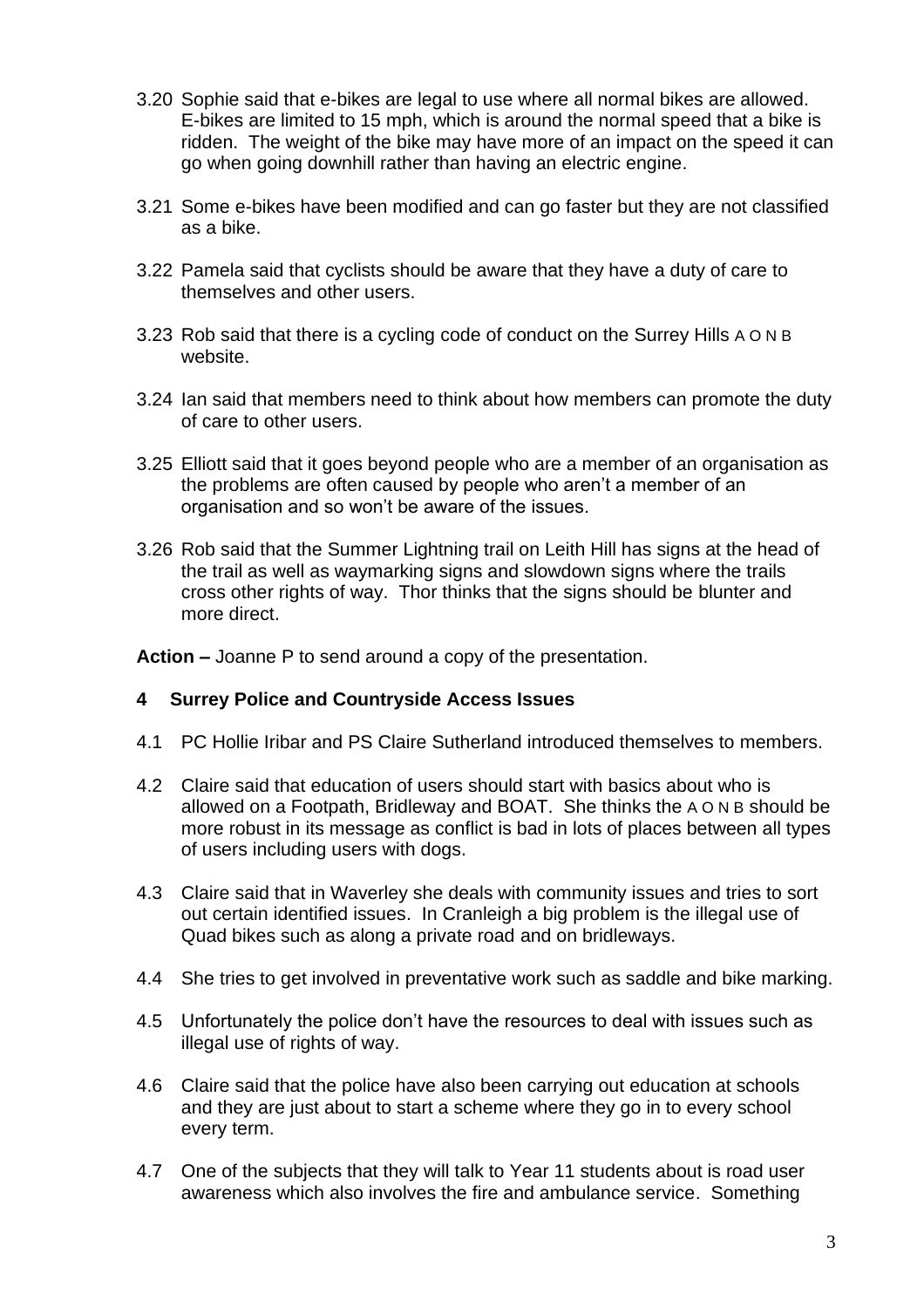could be included about off-roading. Educating about road safety is the main priority.

- 4.8 Claire also suggested that bikeability schemes could be used as a conduit to educate about where and how bikes can be ridden from a young age.
- 4.9 Hollie said that hopefully in the next year there will be a team of wildlife and rural crime officers – there are only 2 officers at the moment.
- 4.10 Surrey Police have realised that they haven't been doing enough for rural people. The staff working at the call centre don't realise that some incidents that happen in the countryside are actually police issues.
- 4.11 Hollie said that if people do have an issue and get no help from the police, then contact Hollie and she can look in to it.
- 4.12 Hollie would like all issues to be recorded so that the police can get a better picture of what is happening in an area.
- 4.13 Quad bikes are also a big issue for her.
- 4.14 Hollie and some members of the forum attended Operation Dragnet events in Coldharbour and Frensham. Police went out on horses and on police trail bikes to meet countryside and rights of way users and educate about issues.
- 4.15 Ian said that he thinks that the off road police motorbikes need to be back in action to stand a better chance of catching illegal users. Claire thinks that there is currently one bike in use as there is only one trained user.
- 4.16 Hollie said that there are issues that need to be worked through in relation to Health and Safety and road safety before they can be used, but the police are keen to do so.
- 4.17 Penny asked what the best way to get in touch and report issues. Claire said that the best way to report issues is online.
- 4.18 Hollie said that Countrywatch is a bit like neighbourhood watch. It is linked to from the website 'In the know'.<https://www.intheknow.community/> . You can sign up to receive updates for various areas and options. Countrywatch is an option you can sign up to.
- 4.19 Ian said that Gail has drafted a letter to send to the chief constable (?) regarding the off road motorbikes.

**Action –** JP to circulate draft letter to members.

4.20 Hollie's email address is [40756@surrey.pnn.police.uk.](mailto:40756@surrey.pnn.police.uk) People can also directly email their local neighbourhood team.

#### **5 Minutes of previous meeting**

5.1 The minutes of the meeting held on 29 April 2019 were confirmed as a correct record.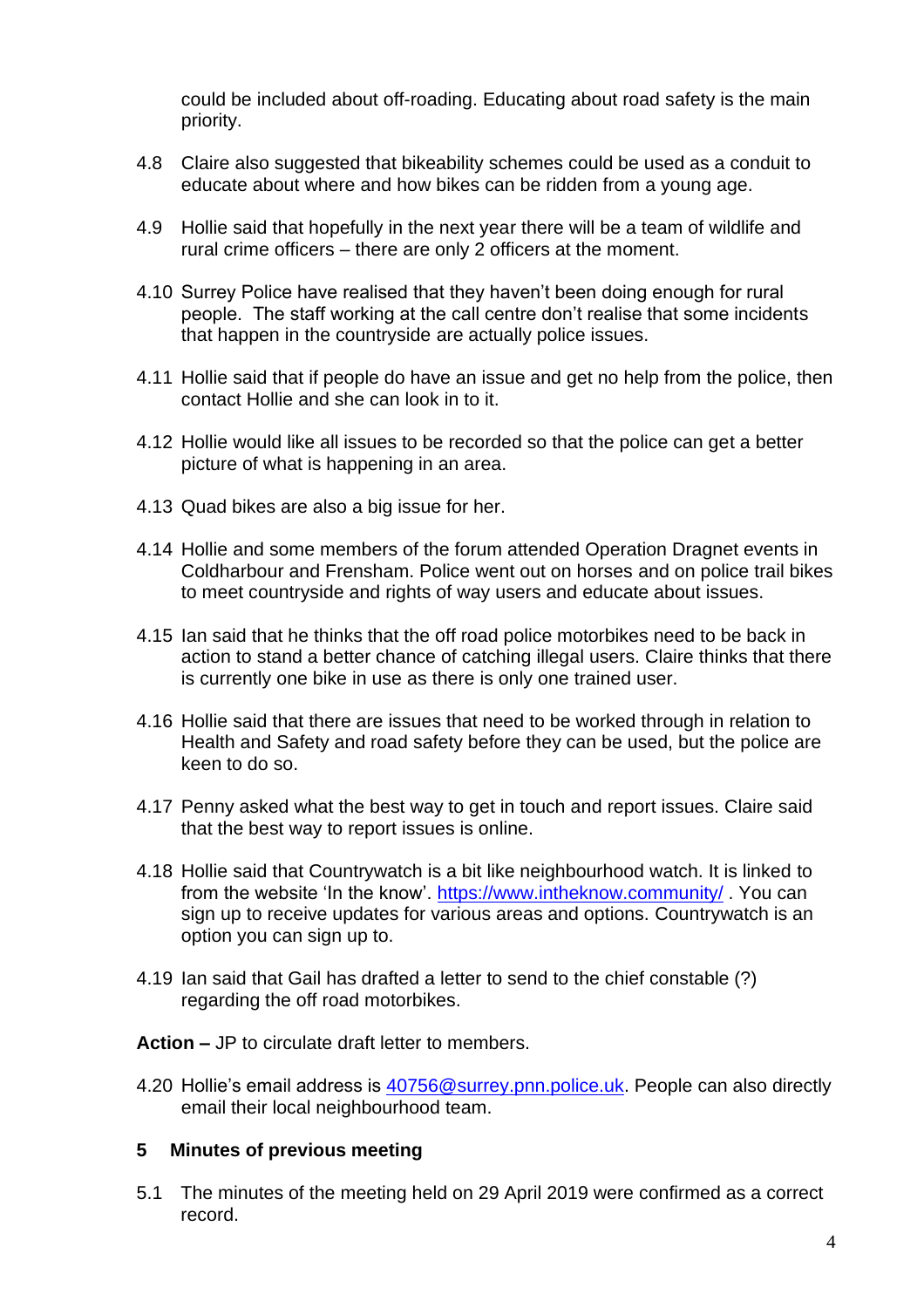# **6 Matters dealt with since previous meeting**

- 6.1 The following matters were acknowledged:
	- M o D YouGov survey link sent out
	- Equestrian guidance for developers and planners document from Hampshire circulated

# **7 Matters arising/action points**

7.1 Ian can invite Hugh Broom to a future meeting

**Action –** Ian to invite Hugh Broom to a future meeting

7.2 Ian asked the forum again if anyone would like to volunteer to be vice-chair.

# **Note – after the meeting Elliot offered to stand as vice-chair**

- 7.3 Ian mentioned the YouGov survey commissioned by the M o D that was recently circulated to members.
- 7.4 Steve found out that equestrian use on the Basingstoke Canal towpath would be unlikely to be permitted, so an alternative route will need to be found.

**Action –** Ian will raise this at the next M o D liaison meeting

7.5 Joanne to investigate what is happening to the National L A F Huddle group run by Natural England.

**Action –** Joanne to look in to the Huddle situation.

7.6 Dan will attend the next meeting to give his presentation.

**Action –** Joanne to invite Dan and Richard Parkinson to the October meeting

- 7.7 David circulated proposals regarding a Surrey Countryside Access Forum Facebook page
- 7.8 David is an administrator on a couple of other Facebook pages and could set a new one up for S C A F as well.
- 7.9 If anyone has any suggestions for the Facebook page then send them to David.

**Action –** David to set up a new Facebook page for the Surrey Countryside Access Forum

7.10 Rosie will try to look at the easy access routes on the Surrey County Council website.

**Action –** Rosie will look on the website.

**Action –** Steve will send a link to the Surrey County Council website so Rosie can look where structures are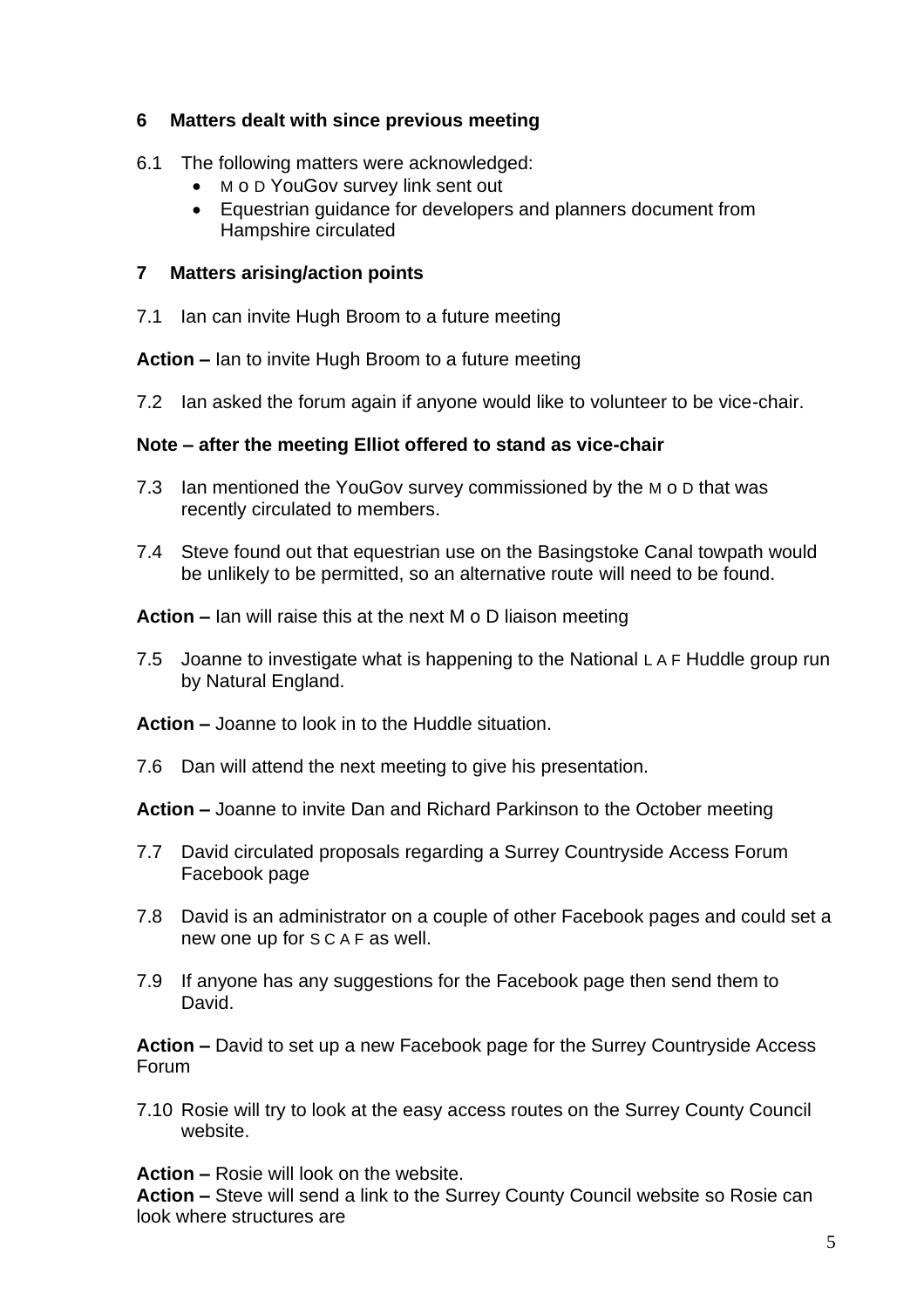- 7.11 Rosie had an issue with a report in the Surrey Advertiser of Ramblers installing a new pedestrian gate. The pedestrian gate is not suitable for mobility vehicles.
- 7.12 Rosie wrote to Surrey County Council to complain and got a reply from John Baker. John said that the gap wasn't wide enough for a mobility gate.
- 7.13 Rosie is concerned that John said 'wheelchair accessible' when Rosie and other users use Trampers to access the countryside. John may not be aware of what trampers can do.
- 7.14 Rosie wrote to the Disabled Ramblers and they have offered the loan of a tramper to Surrey County Council so they can see what they are capable of.
- 7.15 Rosie is concerned that another 6 gates have been donated by the Ramblers and none of them will be suitable for trampers, when a wider access gate could be installed.
- 7.16 Elliot said that a suitable footpath should be identified and then suitable gates can be installed.
- 7.17 Gates are often donated by the Ramblers in memory of someone, or funded by subscription.
- 7.18 Landowners also need to give permission if a different gate / structure is to be installed.
- 7.19 Steve re-iterated what Elliot said. At the end of the day it is down to the landowner and what they will allow to be installed.
- 7.20 Mobility gates are significantly bigger and more expensive.
- 7.21 Often there are other obstacles on the paths where a mobility gate could be installed, but there will be other obstacles further along the paths such as steps, stiles, steep gradients and the path may be too narrow to install a mobility gate.
- 7.22 Suitable routes need to be identified by users.
- 7.23 Rosie asked to see where mobility gates have recently been installed
- 7.24 Kissing gates replacing stiles does improve accessibility, but not for people in mobility vehicles.

**Action –** Rosie to liaise with Elliot regarding mobility gates and potential locations. **Action –** Joanne to send Rosie a list of gates that John has installed that are accessible.

**Action –** Rosie will circulate information about what makes a good accessible route. There is information on the Disabled Ramblers website.

7.25 Steve said that the BT Access for All document from the Fieldfare Trust was used by Surrey County Council before and wondered if there was a more upto-date version.